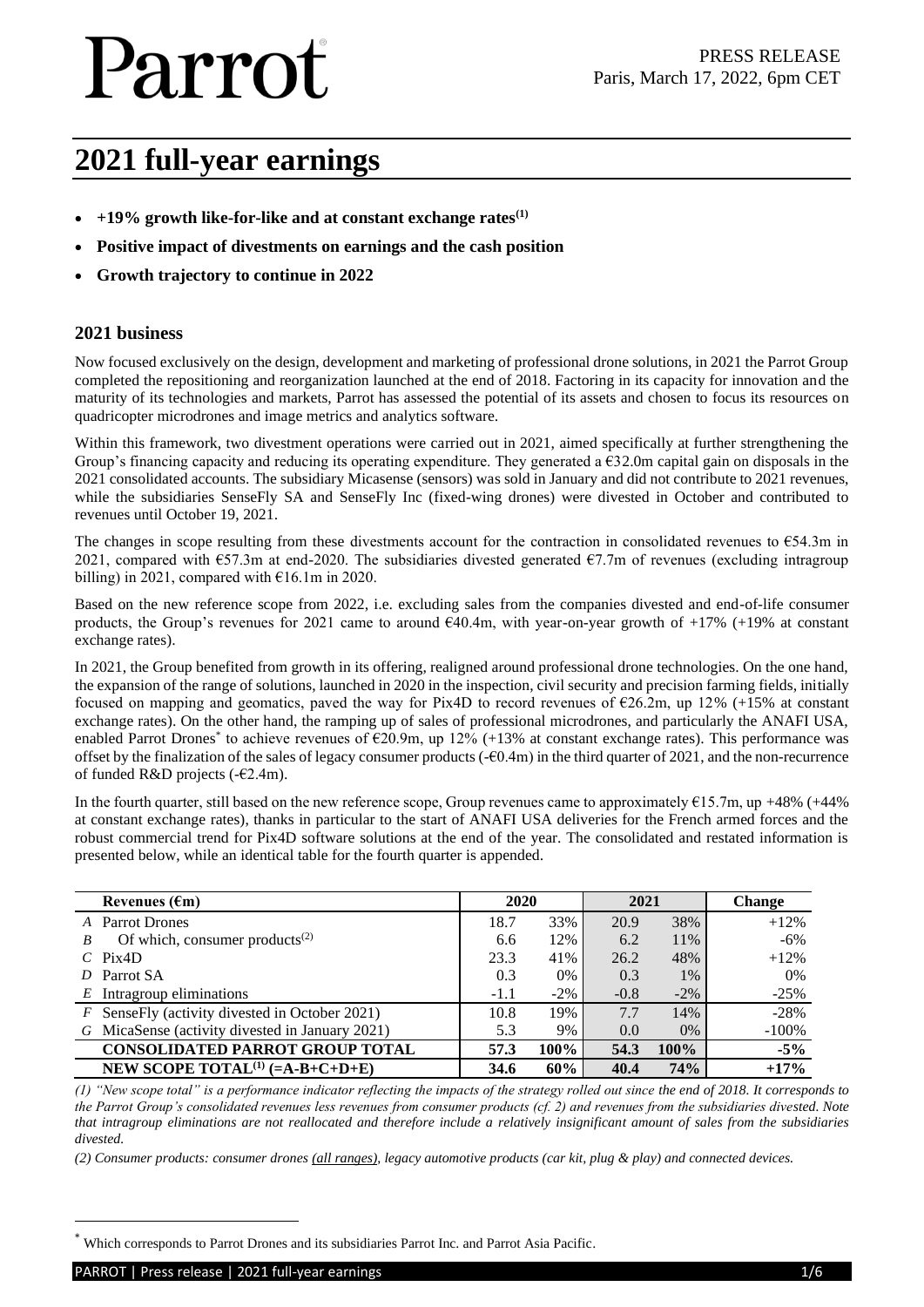### **2021 earnings(1)**

| Condensed consolidated accounts - IFRS $(\epsilon m)$ | 2020      | 2021     | <b>Change</b> |
|-------------------------------------------------------|-----------|----------|---------------|
| Consolidated revenues                                 | 57.3      | 54.3     | $-5\%$        |
| Gross margin                                          | 40.2      | 39.1     | $-3%$         |
| % of revenues                                         | 70.2%     | 72.0%    |               |
| Research and development costs                        | $-40.2$   | $-40.2$  | $-0\%$        |
| Sales and marketing costs                             | $-16.3$   | $-14.0$  | $-14%$        |
| Administrative costs and overheads                    | $-13.6$   | $-13.6$  |               |
| Production and industrialization costs                | $-6.1$    | $-5.4$   | $-12\%$       |
| Income from ordinary operations                       | $-36.0$   | $-34.2$  | $+5%$         |
| % of revenues                                         | $-62.9%$  | $-62.9%$ |               |
| Other operating income and expenses                   | 0.5       | 30.4     |               |
| <b>EBIT</b>                                           | $-35.6$   | $-3.7$   |               |
| % of revenues                                         | $-62.1%$  | $-6.9\%$ |               |
| Net income (Group share)                              | $-38.4$   | $-1.9$   |               |
| % of revenues                                         | $-67.0\%$ | $-3.6%$  |               |

*(1) Micasense is no longer consolidated since January 1, 2021, while SenseFly is consolidated until October 19, 2021.*

In 2021, the Parrot Group continued to strengthen its product mix, focusing on professional drones and solutions, with a **gross margin of 72.0%**, up 1.8pts from 2020, despite the completion of the stock clearance process for consumer drones in the third quarter of 2021.

In 2021, the Parrot Group's **consolidated operating expenditure** totaled €73.2m, compared with €76.2m in 2020. The subsidiaries divested represent around €9.1m of operating costs in 2021 and €13.6m in 2020. The additional capacity freed up in this way will make it possible to increase the resources allocated to professional drones and solutions, supporting their capacity for developing new uses and attracting new clients. The expenditure figures for 2021 also take into account the nonrecurrence of the support measures linked to the health crisis (€0.4m in 2021, versus €2.4m in 2020).

More specifically, the resources allocated to R&D ( $640.2m$ ) paved the way for the successful launch of the new professional drone ANAFI Ai, while helping drive the development of software solutions for new activities. Sales and marketing spending came to  $E14.0m$  (-14%), benefiting from the optimization measures made possible by the realignment around professional drones. The range's realignment is also reflected in the reduction in production spending to  $65.4$ m (-12%). Overheads are stable at €13.6m. At end-2021, the Group's **workforce** (permanent and fixed-term contracts) represented 448 people (521 at December 31, 2020), in addition to 49 external contractors (42 at December 31, 2020), with a reduction linked to the transfer of 111 people.

Thanks primarily to the sale of Micasense during the first quarter and SenseFly in the fourth quarter, the Group recorded €30.4m of **non-current operating income**, taking EBIT for 2021 to -€3.7m. After €1.5m of financial income and expenses and a €0.4m share of income from associates, **consolidated net income (Group share)** totaled -€1.9m, compared with  $-638.4m$  for 2020

### **Changes in the cash position and balance sheet in 2021**

The Group had  $E82.0m$  of net cash at end-December 2021 excluding the impact of IFRS 16, and  $E72.6m$  including IFRS 16. Cash and cash equivalents came to  $E$ 82.8m, with  $E$ 5.1m consumption versus 2020.

Cash flow from operations totaled -€31.2m, corresponding to the loss for income from ordinary operations, primarily adjusted for the IFRS 16 restatement of lease charges  $(+62.7m)$ . Factoring in the change in working capital requirements, cash from operating activities totaled -€25.3m.

The change in working capital requirements reflects the following developments: (i) a -€3.2m impact for the change in trade and other receivables; (ii) a + $\epsilon$ 5.1m change in trade and other payables; (iii) a + $\epsilon$ 4.4m change in inventories, notably linked to the clearance of stock of older generations of consumer drones.

Cash flow from investment activities came to  $+\epsilon$ 23.0m, linked primarily to the  $\epsilon$ 24.0m payment from the disposal of SenseFly and Micasense, less investments of  $E1.6m$  in equipment, particularly for ANAFI Ai production.

Cash flow from financing activities came to - $\epsilon 4.1$ m, including  $\epsilon 3.4$ m for the repayment of lease liabilities with the application of IFRS 16.

### **Since the 2021 year-end**

In February 2022, the Group carried out a CHF 10m capital increase for its subsidiary Pix4D, with CHF 8m invested by Parrot and CHF 2m invested by Pix4D's founder-manager and minority shareholder. This investment aims to increase the resources available for technological developments, looking in particular to expand the analytical capabilities of the software developed by Pix4D to benefit other equipment, dovetailing effectively with the drones.

The Group has launched sales of the ANAFI Ai, a 4G-connected microdrone designed to overcome the limitations of wifi, with autopilot features developed on a fully open source platform, making it easier to customize its missions, presented at the end of June 2021. ANAFI Ai is currently available at a price starting from €4,000 (ex VAT) and includes a range of advanced photogrammetry features based on the integration of Pix4D solutions.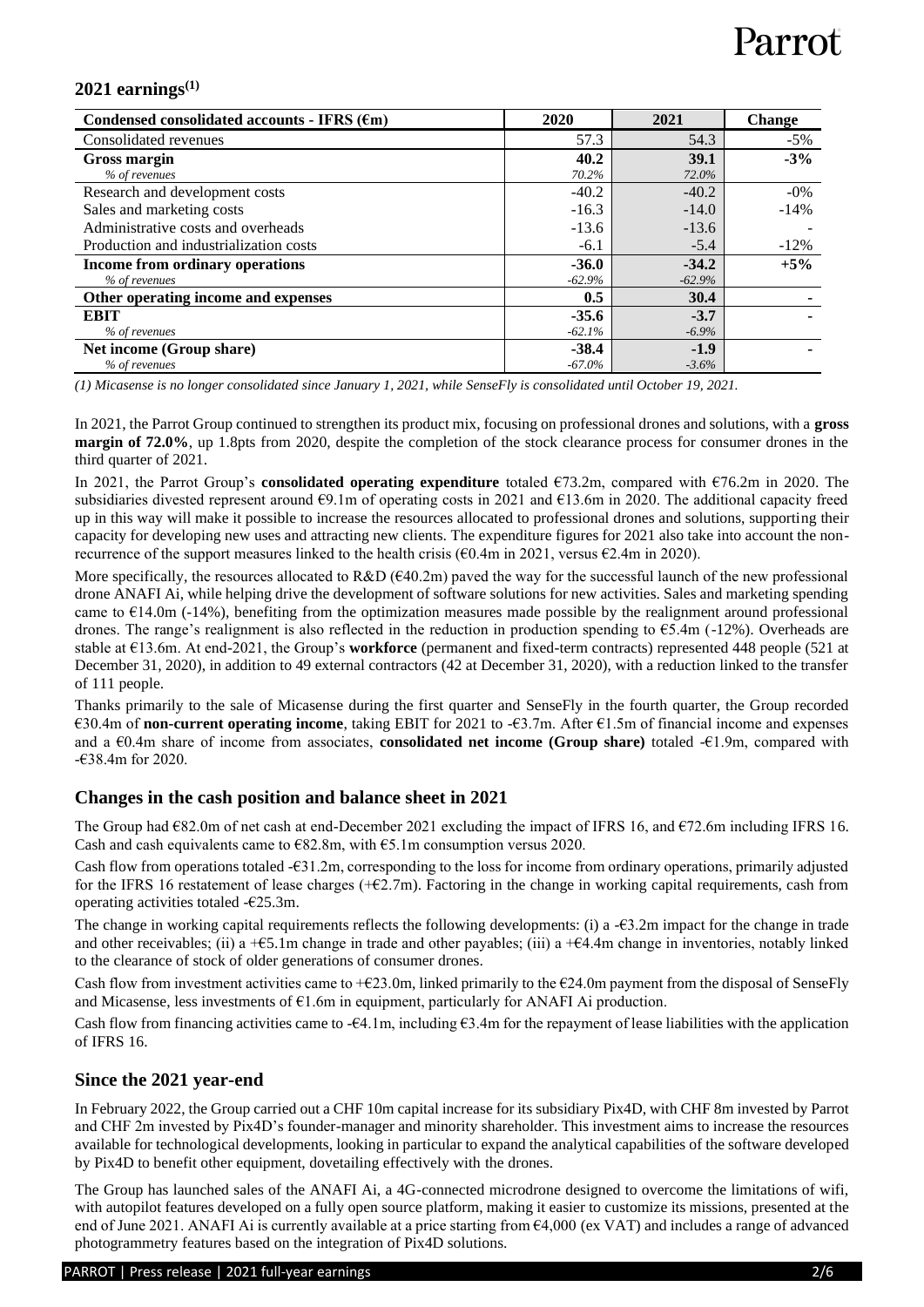### **Outlook for 2022**

Realigned, streamlined and driven by its professional solutions at the forefront of innovation, Parrot is looking ahead to 2022 with confidence in its strategy and vigilance concerning the changes in the international environment.

The Group is continuing to allocate its resources to an ambitious R&D roadmap. Supported by its progress in the field of artificial intelligence and the growing integration between hardware and software, Parrot aims to continue facilitating the adoption of drone technologies and offer new use cases that are aligned with the needs of professionals, businesses and institutions, focused on (i) 3D Mapping, Geomatics and Inspection, (ii) Defense and Security, and (iii) Precision Farming.

To secure its production capacity over the medium and long term, and respond to the growing interest in its microdrones at the start of this year, Parrot is further strengthening the synergies between R&D, procurement and production management. The increase in the resources allocated to these operations will be combined with an agile sourcing management. These strategic initiatives could limit the reduction in costs in 2022, and their effectiveness are still strongly correlated to the health context in China, where the situation is deteriorating at the start of this year.

Looking beyond the disruption linked to the economic and geopolitical environment, which is difficult to predict, the Group plans to move forward with its revenue growth trajectory on its "new scope" and capitalize on the opportunities opened up by the growing adoption of drone technologies in businesses and the public sector. The Group will continue to closely monitor the allocation of its cash, and will be ready to respond and adapt to potential changes in the conditions.

#### **Next financial dates**

- 2022 first-quarter business: Thursday May 12, 2022
- Parrot's general shareholders' meeting: Wednesday June 15, 2022
- 2022 first-half earnings: Thursday July 28, 2022

#### **ABOUT PARROT**

Founded in 1994 by Henri Seydoux, Parrot is today the leading European drone manufacturer in this rapidly expanding market. Visionary, at the forefront of innovation Parrot has a complementary range of equipment and software adapted to the needs of companies, large groups and government organizations. Its offer is mainly centred on three vertical markets: (i) Inspection, 3D mapping and Geomatics, (ii) Defence and security, and Precision agriculture.

Its ANAFI range of micro UAVs, recognized for their performance, robustness and ease of use, features an open source architecture and meets the highest safety standards. Its software suite for mobile and drone mapping is based on advanced expertise in photogrammetry and offers solutions tailored to the specificities of the verticals it addresses.

The Parrot Group designs and develops its products in Europe, mainly in Paris where its headquarters are located and in Switzerland. Today, it has approximately 450 employees worldwide and carries out the vast majority of its sales internationally. Parrot has been listed on Euronext Paris since 2006 (FR0004038263 - PARRO). For more information[:www.parrot.com,](http://www.parrot.com/) [www.pix4d.com](http://www.pix4d.com/)

#### **CONTACTS**

**Investors, analysts, financial medias**  Marie Calleux - T. : +33(0) 1 48 03 60 60 [parrot@calyptus.net](mailto:parrot@calyptus.net)

**Tech & consumer medias** Jean Miflin - T. : +33(0) 1 48 03 60 60 jean.miflin@parrot.com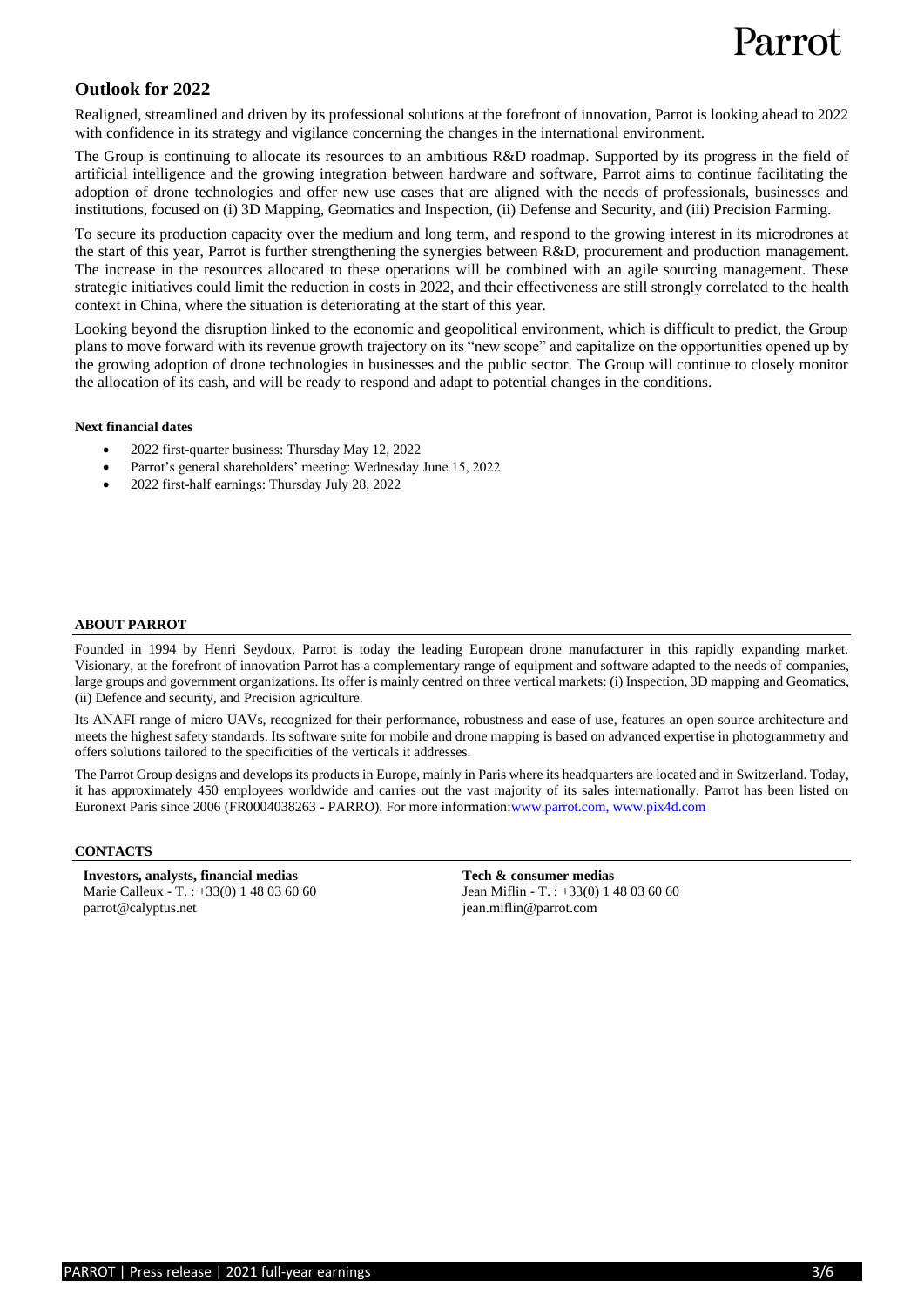## • **APPENDICES**

*The consolidated full-year accounts for 2021 were approved by the Board of Directors on March 16, 2021. The audit procedures have been carried out by the statutory auditors and the reports will be issued once the necessary procedures have been completed. The Universal Registration Document will then be published on:<https://www.parrot.com/uk/corporate/reports>*

#### **BREAKDOWN OF REVENUES BY BUSINESS**

| Revenues $(\epsilon m)$                                      |        | Q4 2020 | Q4 2021 |         | <b>Change</b> |
|--------------------------------------------------------------|--------|---------|---------|---------|---------------|
| <b>Parrot Drones</b><br>A                                    | 6.3    | 38%     | 6.6     | 44%     | 5%            |
| Of which, consumer products <sup><math>(2)</math></sup><br>R | 2.2    | 13%     | (0.2)   | $-1\%$  | $-110%$       |
| Pix4D<br>$\mathcal{C}$                                       | 6.7    | 40%     | 8.4     | 56%     | 26%           |
| Parrot SA<br>D                                               | 0.1    | 0%      | 0.1     | $0\%$   | $-0\%$        |
| Intragroup eliminations<br>E                                 | $-0.3$ | $-2\%$  | $-0.1$  | $-1\%$  | $-68%$        |
| $F$ SenseFly (activity divested in October 2021)             | 2.4    | 15%     | 0.1     | $1\%$   | $-97\%$       |
| G MicaSense (activity divested in January 2021)              | 1.3    | 8%      | 0.0     | $0\%$   | $-100%$       |
| <b>CONSOLIDATED PARROT GROUP TOTAL</b>                       | 16.5   | 100%    | 15.1    | $100\%$ | $-6\%$        |
| NEW SCOPE TOTAL $(=A-B+C+D+E)$                               | 10,6   | 64%     | 15.7    | 101%    | $+48%$        |

*(1) "New scope total" is a performance indicator reflecting the impacts of the strategy rolled out since the end of 2018. It corresponds to the Parrot Group's consolidated revenues less revenues from consumer products (cf. 2) and revenues from the subsidiaries divested. Note that intragroup eliminations are not reallocated and therefore include a relatively insignificant amount of sales from the subsidiaries divested.*

*(2) Consumer products: consumer drones (all ranges), legacy automotive products (car kit, plug & play) and connected devices.* 

#### **CONSOLIDATED INCOME STATEMENT, IFRS, €m**

|                                       | Dec 31, 2020 | Dec 31, 2021 |
|---------------------------------------|--------------|--------------|
| <b>Revenues</b>                       | 57.3         | 54.3         |
| Cost of sales                         | $-17.0$      | $-15.2$      |
| Gross margin                          | 40.2         | 39.1         |
| % of revenues                         | 70.2%        | 72.0%        |
| Research and development costs        | $-40.2$      | $-40.2$      |
| % of revenues                         | $-70.2%$     | $-74.1%$     |
| Sales and marketing costs             | $-16.3$      | $-14.0$      |
| % of revenues                         | $-28.4%$     | $-25.8%$     |
| Overheads                             | $-13.6$      | $-13.6$      |
| % of revenues                         | $-23.8%$     | $-25.1%$     |
| Production and quality                | $-6.1$       | $-5.4$       |
| % of revenues                         | $-10.7%$     | $-10.0\%$    |
| Income from ordinary operations       | $-36.0$      | $-34.2$      |
| % of revenues                         | $-62.9\%$    | $-62.9%$     |
| Other operating income and expenses   | 0.5          | 30.4         |
| <b>EBIT</b>                           | $-35.6$      | $-3.7$       |
| % of revenues                         | $-62.1%$     | $-6.9\%$     |
| Income from cash and cash equivalents | 0.0          | 0.0          |
| Gross finance costs                   | $-0.3$       | $-0.2$       |
| Net finance costs                     | $-0.2$       | $-0.2$       |
| Other financial income and expenses   | $-2.0$       | 1.8          |
| <b>Financial income and expenses</b>  | $-2.2$       | 1.5          |
| Share in income from associates       | $-0.4$       | 0.4          |
| Tax                                   | $-0.3$       | $-0.1$       |
| <b>Net income</b>                     | $-38.4$      | $-1.9$       |
| <b>Group share</b>                    | $-38.4$      | $-1.9$       |
| % of revenues                         | $-67.0\%$    | $-3.6%$      |
| Non-controlling interests             | $-0.1$       | 0.0          |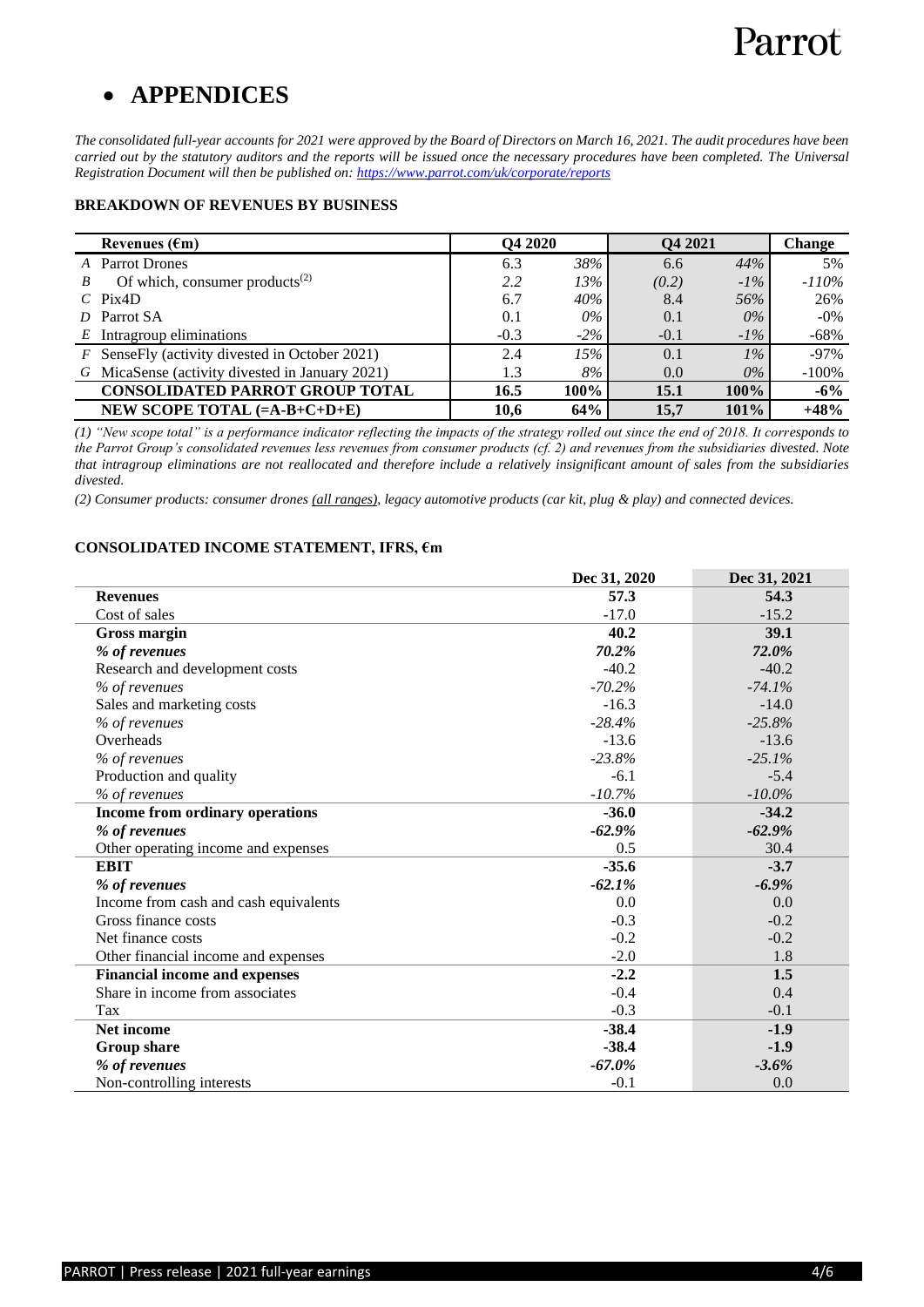### **CONSOLIDATED BALANCE SHEET, IFRS, €m**

| <b>ASSETS</b>                 | Dec 31, 2020 | Dec 31, 2021 |
|-------------------------------|--------------|--------------|
| <b>Non-current assets</b>     | 21.0         | 27.3         |
| Other intangible assets       | 0.4          | 0.3          |
| Property, plant and equipment | 2.3          | 1.8          |
| Right of use                  | 5.9          | 8.7          |
| Investments in associates     | 5.0          | 5.6          |
| Financial assets              | 6.5          | 6.5          |
| Non-current lease receivables | 0.7          | 0.1          |
| Deferred tax assets           | 0.2          | 0.4          |
| Other non-current assets      | 0.0          | 4.0          |
| <b>Current assets</b>         | 121.7        | 117.3        |
| Inventories                   | 10.2         | 4.9          |
| Trade receivables             | 6.0          | 5.2          |
| Tax receivables               | 7.6          | 6.9          |
| Other receivables             | 9.1          | 16.9         |
| Current lease receivables     | 0.7          | 0.5          |
| Cash and cash equivalents     | 88.0         | 82.8         |
| Assets held for sale          | 2.7          | 0.0          |
| <b>Total assets</b>           | 145.4        | 144.6        |

| Shareholders' equity and liabilities                 | Dec 31, 2020 | Dec 31, 2021 |
|------------------------------------------------------|--------------|--------------|
| <b>Shareholders' equity</b>                          | 99.7         | 100.1        |
| Share capital                                        | 4.6          | 4.6          |
| Additional paid-in capital                           | 331.7        | 331.7        |
| Reserves excluding earnings for the period           | $-204.0$     | $-242.2$     |
| Earnings for the period - Group share                | $-38.4$      | $-1.9$       |
| Exchange gains or losses                             | 5.2          | 7.5          |
| <b>Equity attributable to Parrot SA shareholders</b> | 99.2         | 99.6         |
| Non-controlling interests                            | 0.5          | 0.5          |
| <b>Non-current liabilities</b>                       | 10.6         | 10.5         |
| Non-current financial liabilities                    | 1.8          | 0.0          |
| Non-current lease liabilities                        | 4.1          | 6.7          |
| Provisions for pensions and other employee benefits  | 1.3          | 1.1          |
| Deferred tax liabilities                             | 0.0          | 0.2          |
| Other non-current provisions                         | 0.1          | 0.4          |
| Other non-current liabilities                        | 3.4          | 1.9          |
| <b>Current liabilities</b>                           | 33.6         | 34.0         |
| Current financial liabilities                        | 0.7          | 0.8          |
| Current lease liabilities                            | 3.5          | 2.7          |
| Current provisions                                   | 3.9          | 1.2          |
| Trade payables                                       | 11.9         | 9.9          |
| Current tax liabilities                              | 0.1          | 0.1          |
| Other current liabilities                            | 13.5         | 19.4         |
| Liabilities held for sale                            | 1.6          | 0.0          |
| Total shareholders' equity and liabilities           | 145.4        | 144.6        |